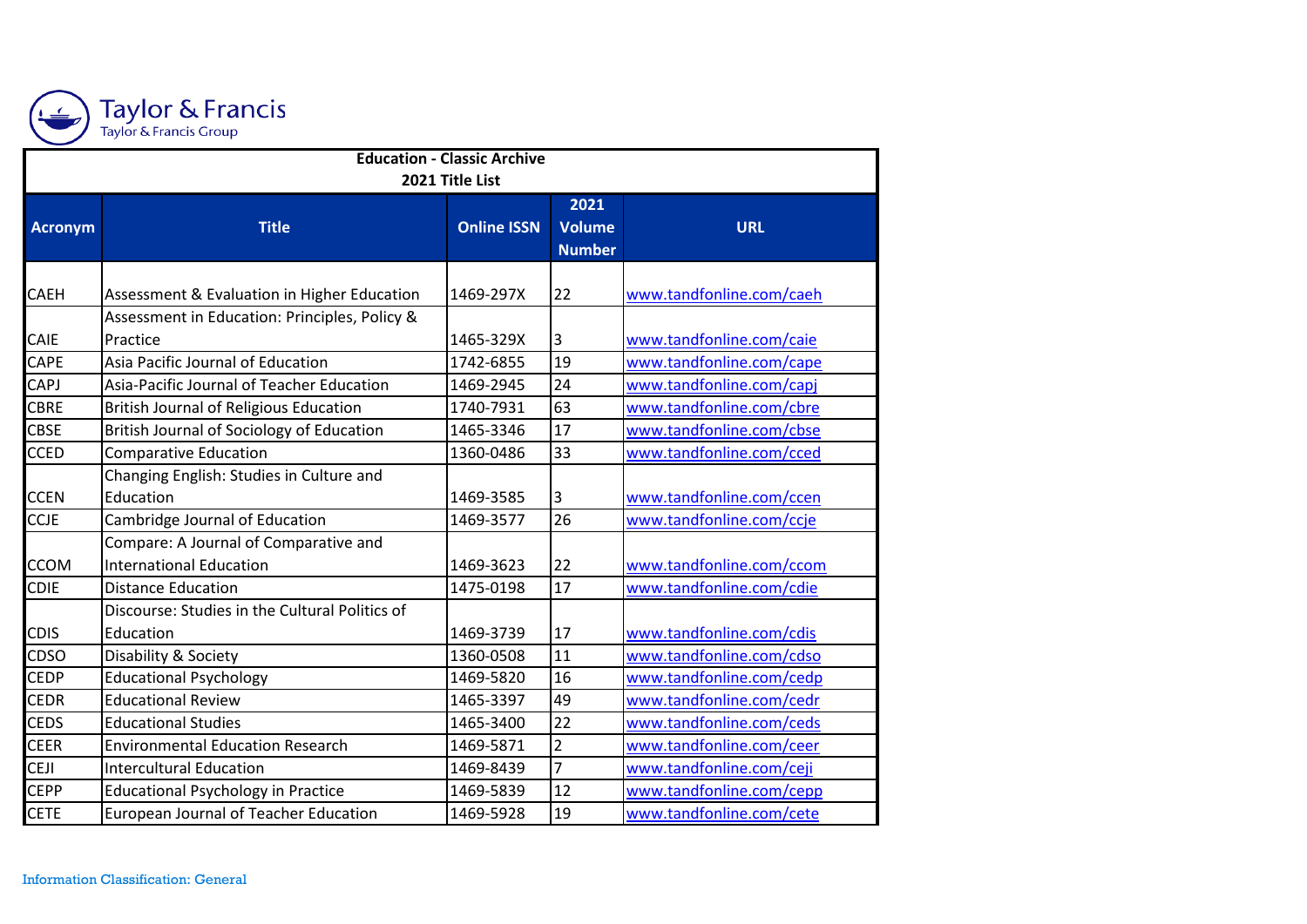| CETL        | <b>Education and the Law</b>                     | 1469-5774 | 8              | www.tandfonline.com/cetl |
|-------------|--------------------------------------------------|-----------|----------------|--------------------------|
| <b>CEYE</b> | <b>Early Years</b>                               | 1472-4421 | 17             | www.tandfonline.com/ceye |
| <b>CGEE</b> | <b>Gender and Education</b>                      | 1360-0516 | $\overline{8}$ | www.tandfonline.com/cgee |
| <b>CHAS</b> | <b>High Ability Studies</b>                      | 1469-834X | 6              | www.tandfonline.com/chas |
| <b>CHEE</b> | <b>Higher Education in Europe</b>                | 1469-8358 | 21             | www.tandfonline.com/chee |
|             |                                                  |           |                |                          |
| <b>CHER</b> | Higher Education Research and Development        | 1469-8366 | 15             | www.tandfonline.com/cher |
| <b>CIEY</b> | International Journal of Early Years Education   | 1469-8463 | $\overline{a}$ | www.tandfonline.com/ciey |
| <b>CIJC</b> | International Journal of Children's Spirituality | 1469-8455 | $\mathbf{1}$   | www.tandfonline.com/cijc |
|             | International Journal of Disability, Development |           |                |                          |
| <b>CIJD</b> | and Education                                    | 1465-346X | 43             | www.tandfonline.com/cijd |
| <b>CJBV</b> | Journal of Beliefs & Values                      | 1469-9362 | 13             | www.tandfonline.com/cjbv |
|             | Journal of Educational Administration and        |           |                |                          |
| <b>CJEH</b> | History                                          | 1478-7431 | 29             | www.tandfonline.com/cjeh |
| <b>CJEM</b> | Learning Media & Technology                      | 1743-9892 | 22             | www.tandfonline.com/cjem |
| <b>CJET</b> | Journal of Education for Teaching                | 1360-0540 | 22             | www.tandfonline.com/cjet |
| <b>CJEW</b> | Journal of Education and Work                    | 1469-9435 | 10             | www.tandfonline.com/cjew |
| <b>CJFH</b> | Journal of Further and Higher Education          | 1469-9486 | 20             | www.tandfonline.com/cjfh |
|             | Journal of Higher Education Policy and           |           |                |                          |
| <b>CJHE</b> | Management                                       | 1469-9508 | 18             | www.tandfonline.com/cjhe |
| <b>CJME</b> | Journal of Moral Education                       | 1465-3877 | 26             | www.tandfonline.com/cjme |
| <b>CMET</b> | Mentoring & Tutoring: Partnership in Learning    | 1469-9745 | 4              | www.tandfonline.com/cmet |
|             | Open Learning: The Journal of Open and           |           |                |                          |
| <b>COPL</b> | <b>Distance Learning</b>                         | 1469-9958 | 11             | www.tandfonline.com/copl |
| <b>CORE</b> | Oxford Review of Education                       | 1465-3915 | 22             | www.tandfonline.com/core |
| <b>CPDH</b> | Paedagogica Historica                            | 1477-674X | 36             | www.tandfonline.com/cpdh |
| <b>CPES</b> | <b>Physical Education and Sport Pedagogy</b>     | 1742-5786 | $\mathbf{1}$   | www.tandfonline.com/cpes |
| <b>CQHE</b> | Quality in Higher Education                      | 1470-1081 | $\overline{2}$ | www.tandfonline.com/cqhe |
| CRDE        | Research in Drama Education                      | 1470-112X | $\mathbf{1}$   | www.tandfonline.com/crde |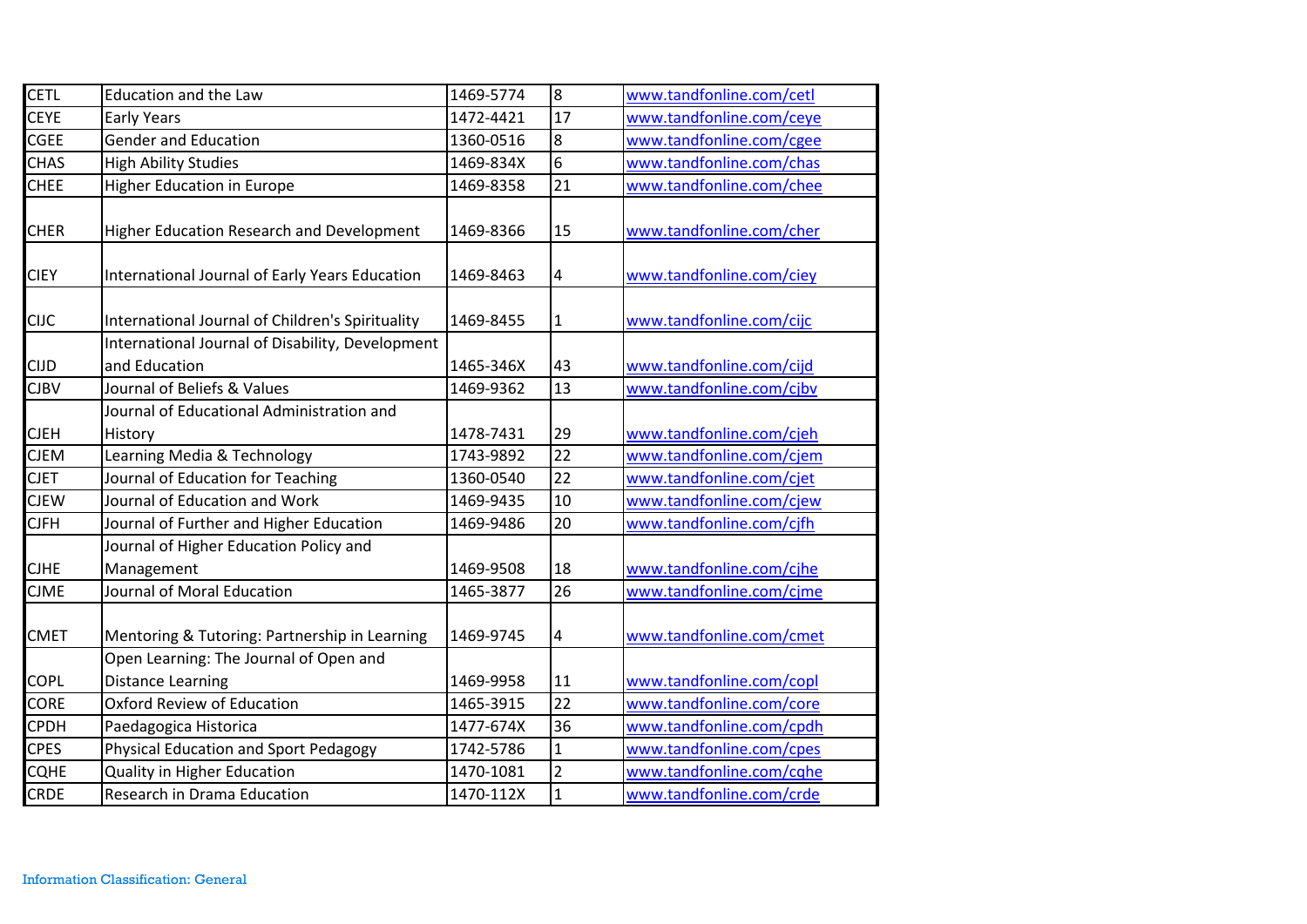| <b>CRST</b> | Research in Science & Technological Education    | 1470-1138 | 14             | www.tandfonline.com/crst |
|-------------|--------------------------------------------------|-----------|----------------|--------------------------|
| <b>CSCE</b> | <b>Studies in Continuing Education</b>           | 1470-126X | 19             | www.tandfonline.com/csce |
| <b>CSES</b> | Sport, Education and Society                     | 1470-1243 | $\mathbf{1}$   | www.tandfonline.com/cses |
| <b>CSHE</b> | <b>Studies in Higher Education</b>               | 1470-174X | 21             | www.tandfonline.com/cshe |
|             |                                                  |           |                |                          |
| <b>CSJE</b> | Scandinavian Journal of Educational Research     | 1470-1170 | 40             | www.tandfonline.com/csje |
| <b>CSLM</b> | School Leadership & Management                   | 1364-2626 | 16             | www.tandfonline.com/cslm |
|             |                                                  |           |                |                          |
| <b>CTAT</b> | Teachers and Teaching: Theory and Practice       | 1470-1278 | 2              | www.tandfonline.com/ctat |
| <b>CTED</b> | <b>Teaching Education</b>                        | 1470-1286 | 10             | www.tandfonline.com/cted |
| <b>CTHE</b> | Teaching in Higher Education                     | 1470-1294 | $\mathbf{1}$   | www.tandfonline.com/cthe |
|             | International Journal of Research and Method in  |           |                |                          |
| <b>CWSE</b> | Education                                        | 1743-7288 | 19             | www.tandfonline.com/cwse |
| <b>GECD</b> | Early Child Development and Care                 | 1476-8275 | 26             | www.tandfonline.com/gecd |
|             | Review of Education, Pedagogy, and Cultural      |           |                |                          |
| GRED        | <b>Studies</b>                                   | 1556-3022 | 22             | www.tandfonline.com/gred |
| HAJD        | American Journal of Distance Education           | 1538-9286 | 10             | www.tandfonline.com/hajd |
| <b>HAME</b> | Applied Measurement in Education                 | 1532-4818 | l9             | www.tandfonline.com/hame |
| <b>HCGI</b> | Cognition and Instruction                        | 1532-690X | 13             | www.tandfonline.com/hcgi |
| <b>HCRJ</b> | <b>Creativity Research Journal</b>               | 1532-6934 | l9             | www.tandfonline.com/hcrj |
| <b>HEDA</b> | <b>Educational Assessment</b>                    | 1532-6977 | $\overline{4}$ | www.tandfonline.com/heda |
| <b>HEDP</b> | <b>Educational Psychologist</b>                  | 1532-6985 | 34             | www.tandfonline.com/hedp |
|             |                                                  |           |                |                          |
|             | Educational Studies Online: The Journal of the   |           |                |                          |
| <b>HEDS</b> | <b>American Educational Studies Association</b>  | 1532-6993 | 27             | www.tandfonline.com/heds |
| <b>HEED</b> | Early Education & Development                    | 1556-6935 | $\overline{8}$ | www.tandfonline.com/heed |
|             | Journal of Educational and Psychological         |           |                |                          |
| <b>HEPC</b> | Consultation                                     | 1532-768X | 7              | www.tandfonline.com/hepc |
| <b>HEXC</b> | Exceptionality                                   | 1532-7035 | $\overline{7}$ | www.tandfonline.com/hexc |
|             | Journal of Education for Students Placed at Risk |           |                |                          |
| <b>HJSP</b> | (JESPAR)                                         | 1532-7671 | 1              | www.tandfonline.com/hjsp |
| <b>HLNS</b> | Journal of the Learning Sciences                 | 1532-7809 | l6             | www.tandfonline.com/hlns |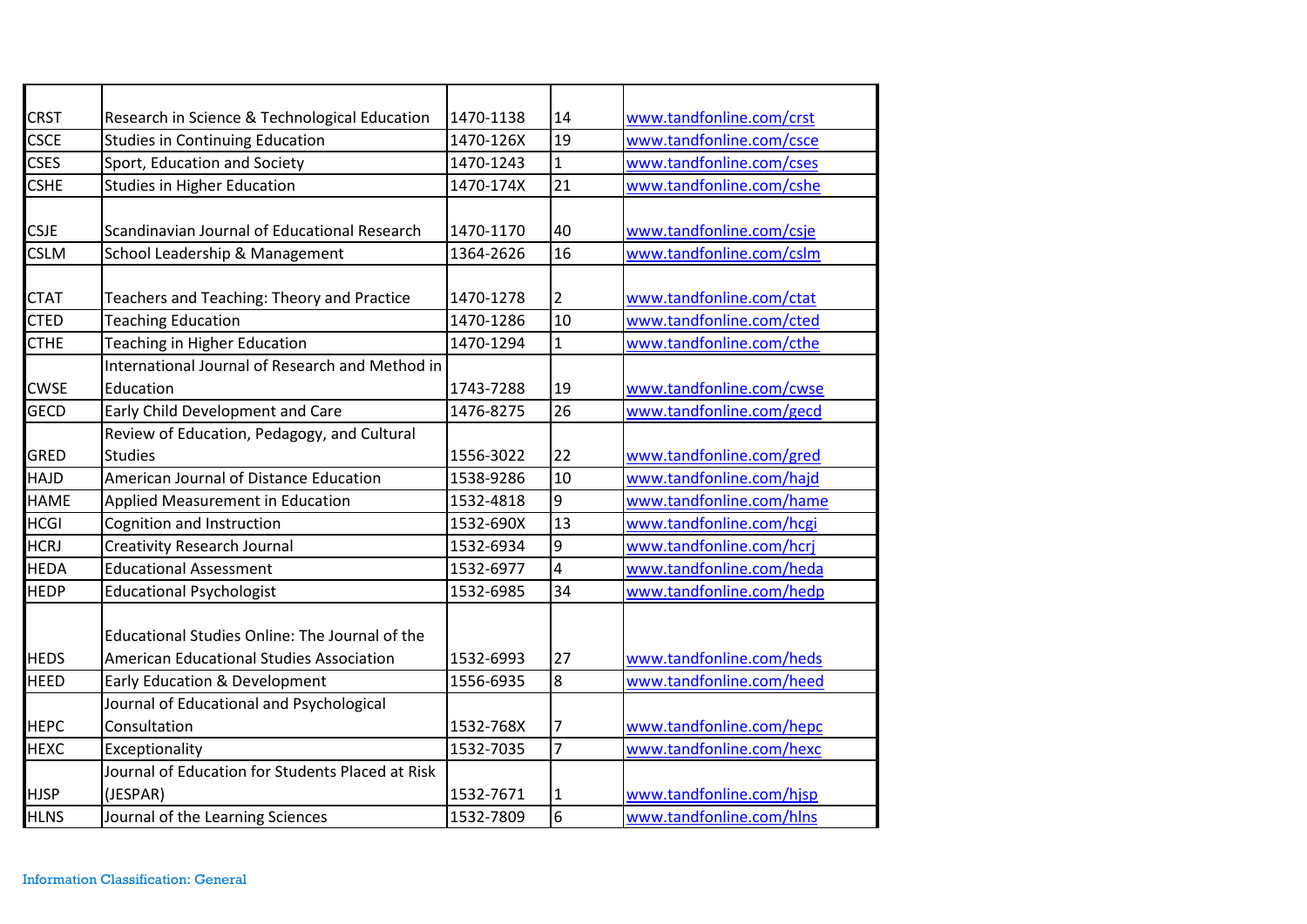| <b>HMCA</b> | Mind, Culture, and Activity                       | 1532-7884 | Iз              | www.tandfonline.com/hmca |
|-------------|---------------------------------------------------|-----------|-----------------|--------------------------|
| <b>HPJE</b> | Peabody Journal of Education                      | 1532-7930 | 74              | www.tandfonline.com/hpje |
| <b>HTIP</b> | <b>Theory Into Practice</b>                       | 1543-0421 | 35              | www.tandfonline.com/htip |
| <b>HTLM</b> | Teaching and Learning in Medicine                 | 1532-8015 | 8               | www.tandfonline.com/htlm |
| <b>MCED</b> | <b>Chinese Education &amp; Society</b>            | 1944-7116 | 29              | www.tandfonline.com/mced |
| <b>MEUE</b> | <b>European Education</b>                         | 1944-7086 | 28              | www.tandfonline.com/meue |
| <b>MRES</b> | <b>Russian Education &amp; Society</b>            | 1558-0423 | 39              | www.tandfonline.com/mres |
| <b>NCSE</b> | <b>Computer Science Education</b>                 | 1744-5175 | 9               | www.tandfonline.com/ncse |
| <b>NERE</b> | <b>Educational Research &amp; Evaluation</b>      | 1744-4187 | $\overline{2}$  | www.tandfonline.com/nere |
| <b>NILE</b> | <b>Interactive Learning Environments</b>          | 1744-5191 | $\overline{7}$  | www.tandfonline.com/nile |
|             |                                                   |           |                 |                          |
| <b>NSES</b> | School Effectiveness and School Improvement       | 1744-5124 | 7               | www.tandfonline.com/nses |
| <b>RALD</b> | Australian Journal of Learning Difficulties       | 1940-4166 | $\mathbf{1}$    | www.tandfonline.com/rald |
| RBJE        | <b>British Journal of Educational Studies</b>     | 1467-8527 | 45              | www.tandfonline.com/rbje |
| <b>RCJO</b> | Curriculum Journal                                | 1469-3704 | $\overline{7}$  | www.tandfonline.com/rcjo |
| <b>RCSE</b> | <b>Critical Studies in Education</b>              | 1750-8495 | 40              | www.tandfonline.com/rcse |
| <b>RCUI</b> | Curriculum Inquiry                                | 1467-873X | $\overline{27}$ | www.tandfonline.com/rcui |
| <b>REAC</b> | <b>Educational Action Research</b>                | 1747-5074 | $\overline{4}$  | www.tandfonline.com/reac |
| <b>REBD</b> | <b>Emotional &amp; Behavioural Difficulties</b>   | 1741-2692 | $\mathbf{1}$    | www.tandfonline.com/rebd |
|             | European Early Childhood Education Research       |           |                 |                          |
| <b>RECR</b> | Journal                                           | 1752-1807 | 4               | www.tandfonline.com/recr |
| <b>REIE</b> | English in Education                              | 1754-8845 | 30              | www.tandfonline.com/reie |
|             |                                                   |           |                 |                          |
| <b>REJS</b> | European Journal of Special Needs Education       | 1469-591X | 11              | www.tandfonline.com/rejs |
| REMI        | <b>Educational Media International</b>            | 1469-5790 | 30              | www.tandfonline.com/remi |
| <b>REPT</b> | <b>Educational Philosophy and Theory</b>          | 1469-5812 | 28              | www.tandfonline.com/rept |
| <b>RERE</b> | <b>Educational Research</b>                       | 1469-5847 | 39              | www.tandfonline.com/rere |
|             |                                                   |           |                 |                          |
|             | Education 3-13: International Journal of Primary, |           |                 |                          |
| <b>RETT</b> | <b>Elementary and Early Years Education</b>       | 1475-7575 | 24              | www.tandfonline.com/rett |
| <b>REVR</b> | Evaluation & Research in Education                | 1747-7514 | 10              | www.tandfonline.com/revr |
| <b>RIES</b> | <b>Irish Educational Studies</b>                  | 1747-4965 | 16              | www.tandfonline.com/ries |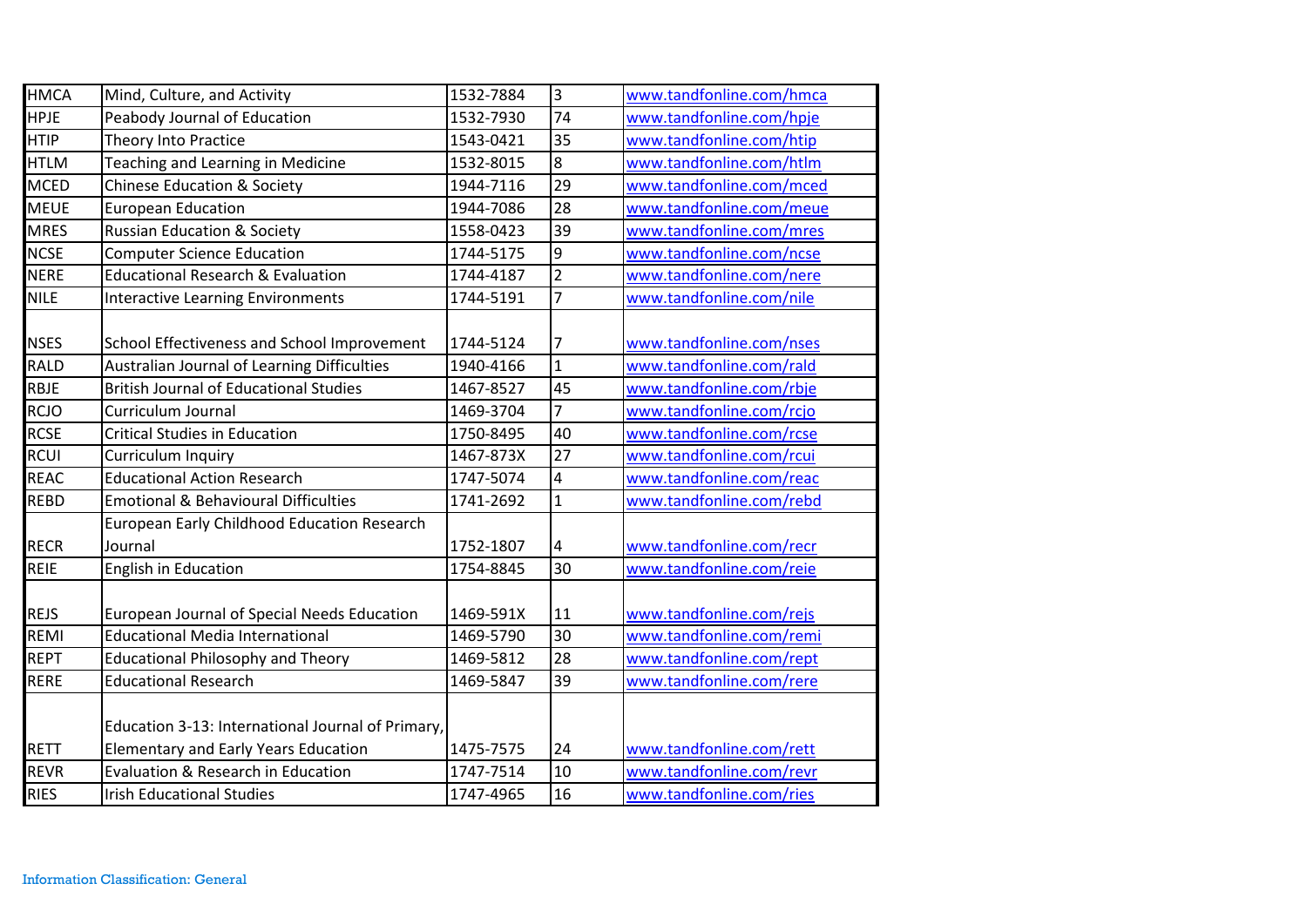|             | Innovations in Education & Teaching                      |           |                |                          |
|-------------|----------------------------------------------------------|-----------|----------------|--------------------------|
| <b>RIIE</b> | International                                            | 1470-3300 | 33             | www.tandfonline.com/riie |
|             |                                                          |           |                |                          |
| <b>RIJA</b> | International Journal for Academic Development 1470-1324 |           | 1              | www.tandfonline.com/rija |
|             |                                                          |           |                |                          |
| <b>RISS</b> | International Studies in Sociology of Education          | 1747-5066 | 6              | www.tandfonline.com/riss |
| <b>RJBE</b> | Journal of Biological Education                          | 2157-6009 | 30             | www.tandfonline.com/rjbe |
| <b>RJIE</b> | Professional Development in Education                    | 1941-5265 | 23             | www.tandfonline.com/rjie |
|             |                                                          |           |                |                          |
| <b>RJVE</b> | Journal of Vocational Education and Training             | 1747-5090 | 49             | www.tandfonline.com/rjve |
| <b>RLAE</b> | Language and Education                                   | 1747-7581 | 10             | www.tandfonline.com/rlae |
| <b>RLCC</b> | Language, culture and Curriculum                         | 1747-7573 | 9              | www.tandfonline.com/rlcc |
| RLLJ        | Language Learning Journal                                | 1753-2167 | 7              | www.tandfonline.com/rllj |
| <b>RPCE</b> | Research in Post-Compulsory Education                    | 1747-5112 | 1              | www.tandfonline.com/rpce |
| <b>RPCS</b> | Pedagogy, Culture & Society                              | 1747-5104 | $\overline{4}$ | www.tandfonline.com/rpcs |
|             |                                                          |           |                |                          |
|             | Pastoral Care in Education: An International             |           |                |                          |
| <b>RPED</b> | Journal of Personal, Social and Em                       | 1468-0122 | 14             | www.tandfonline.com/rped |
| <b>RRED</b> | <b>Research Papers in Education</b>                      | 1470-1146 | 11             | www.tandfonline.com/rred |
| <b>RSIA</b> | Studies in the Education of Adults                       | 1478-9833 | 28             | www.tandfonline.com/rsia |
| <b>RSSE</b> | <b>Studies in Science Education</b>                      | 1940-8412 | 23             | www.tandfonline.com/rsse |
| <b>RTEM</b> | <b>Tertiary Education and Management</b>                 | 1573-1936 | $\overline{2}$ | www.tandfonline.com/rtem |
| <b>RTPE</b> | Technology, Pedagogy and Education                       | 1747-5139 | 5              | www.tandfonline.com/rtpe |
| <b>TCUS</b> | Journal of Curriculum Studies                            | 1366-5839 | 29             | www.tandfonline.com/tcus |
| <b>TEDP</b> | Journal of Education Policy                              | 1464-5106 | 11             | www.tandfonline.com/tedp |
| <b>THED</b> | <b>History of Education</b>                              | 1464-5130 | 25             | www.tandfonline.com/thed |
| <b>TLED</b> | International Journal of Lifelong Education              | 1464-519X | 15             | www.tandfonline.com/tled |
|             | International Journal of Qualititative Studies in        |           |                |                          |
| <b>TQSE</b> | Education                                                | 1366-5898 | 9              | www.tandfonline.com/tqse |
|             | International Journal of Science Education Full          |           |                |                          |
| <b>TSED</b> | Set                                                      | 1464-5289 | 18             | www.tandfonline.com/tsed |
| <b>UARE</b> | <b>Art Education</b>                                     | 2325-5161 | 47             | www.tandfonline.com/uare |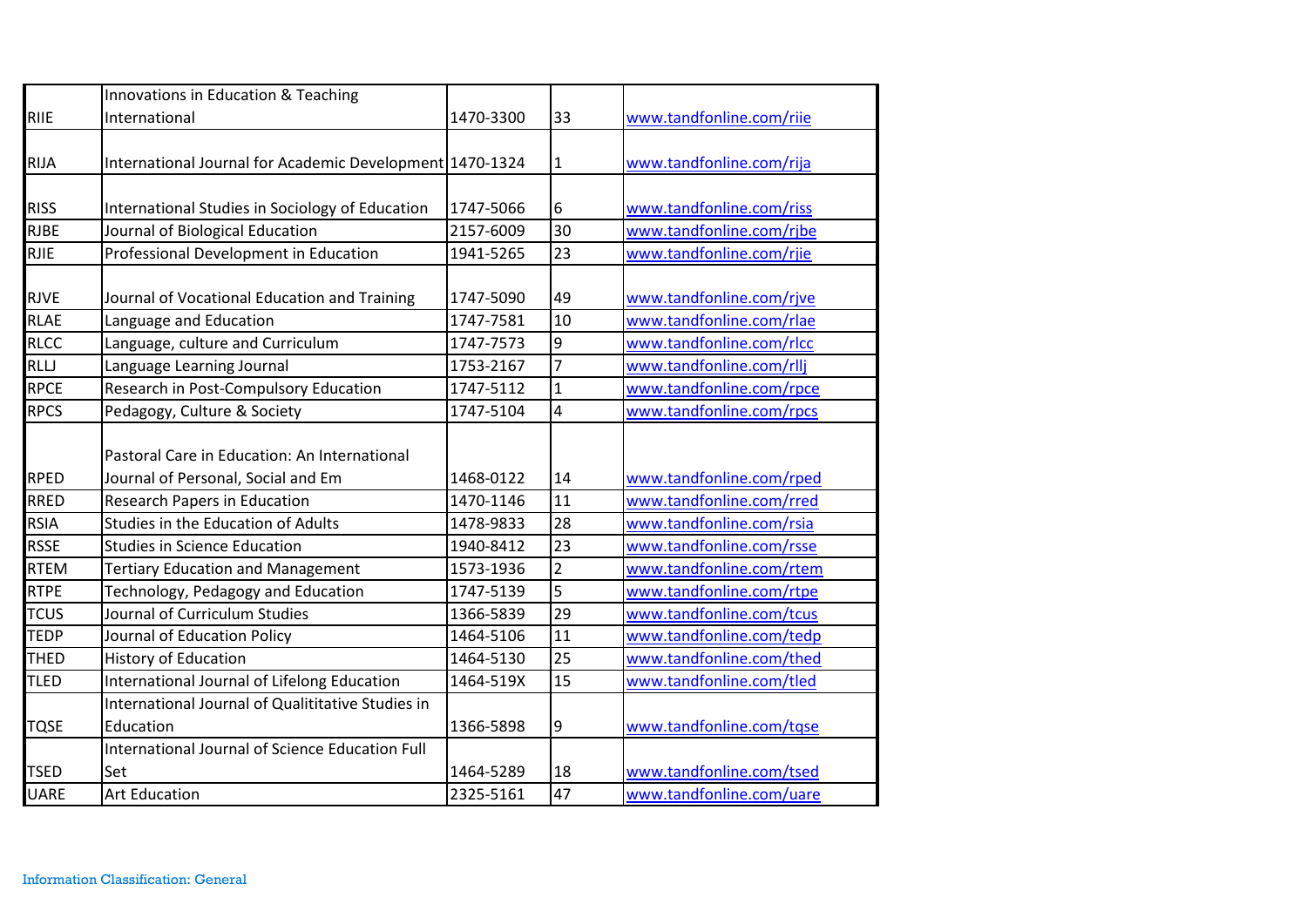| <b>UARP</b> | Journal of Student Affairs Research and Practice | 1949-6605 | 34  | www.tandfonline.com/uarp |
|-------------|--------------------------------------------------|-----------|-----|--------------------------|
| <b>UATE</b> | <b>Action in Teacher Education</b>               | 2158-6098 | 19  | www.tandfonline.com/uate |
| UBRJ        | <b>Bilingual Research Journal</b>                | 1523-5890 | 22  | www.tandfonline.com/ubrj |
| <b>UCED</b> | <b>Childhood Education</b>                       | SUPP-4056 | 73  | www.tandfonline.com/uced |
|             | Community College Journal of Research &          |           |     |                          |
| UCJC        | Practice                                         | 1521-0413 | 21  | www.tandfonline.com/ucjc |
| UCRL        | Journal of College Reading and Learning          | 2332-7413 | 26  | www.tandfonline.com/ucrl |
| <b>UEDG</b> | <b>Educational Gerontology</b>                   | 1521-0472 | 21  | www.tandfonline.com/uedg |
| UEEE        | Equity & Excellence in Education                 | 1547-3457 | 34  | www.tandfonline.com/ueee |
| UGTI        | <b>Gifted and Talented International</b>         | 2470-9565 | 18  | www.tandfonline.com/ugti |
| <b>UHEJ</b> | The Journal of Higher Education                  | 1538-4640 | 67  | www.tandfonline.com/uhej |
|             |                                                  |           |     |                          |
| <b>UJCH</b> | The Journal of Continuing Higher Education       | 1948-4801 | 18  | www.tandfonline.com/ujch |
|             |                                                  |           |     |                          |
| <b>UJDL</b> | Journal of Digital Learning in Teacher Education | 2332-7383 | 10  | www.tandfonline.com/ujdl |
|             |                                                  |           |     |                          |
| <b>UJEC</b> | Journal of Early Childhood Teacher Education     | 1745-5642 | 4   | www.tandfonline.com/ujec |
| <b>UJGE</b> | Journal of Geoscience Education                  | 2158-1428 | 46  | www.tandfonline.com/ujge |
| <b>UJHE</b> | American Journal of Health Education             | 2168-3751 | 28  | www.tandfonline.com/ujhe |
| <b>UJJE</b> | Journal of Jewish Education                      | 1554-611X | 68  | www.tandfonline.com/ujje |
|             |                                                  |           |     |                          |
| <b>UJRC</b> | Journal of Research in Childhood Education       | 2150-2641 | 11  | www.tandfonline.com/ujrc |
|             | Journal of Physical Education, Recreation &      |           |     |                          |
| <b>UJRD</b> | Dance                                            | 2168-3816 | 101 | www.tandfonline.com/ujrd |
|             |                                                  |           |     |                          |
| <b>UJRT</b> | Journal of Research on Technology in Education   | 1945-0818 | 10  | www.tandfonline.com/ujrt |
| <b>UKDR</b> | Kappa Delta Pi Record                            | 2163-1611 | 33  | www.tandfonline.com/ukdr |
| ULRI        | Literacy Research & Instruction                  | 1938-8063 | 35  | www.tandfonline.com/ulri |
| UMSJ        | Middle School Journal                            | 2327-6223 | 27  | www.tandfonline.com/umsj |
| <b>URCE</b> | Journal of Research on Christian Education       | 1934-4945 | 5   | www.tandfonline.com/urce |
| UREA        | <b>Religious Education</b>                       | 1547-3201 | 91  | www.tandfonline.com/urea |
| UREL        | Religion & Education                             | 1949-8381 | 13  | www.tandfonline.com/urel |